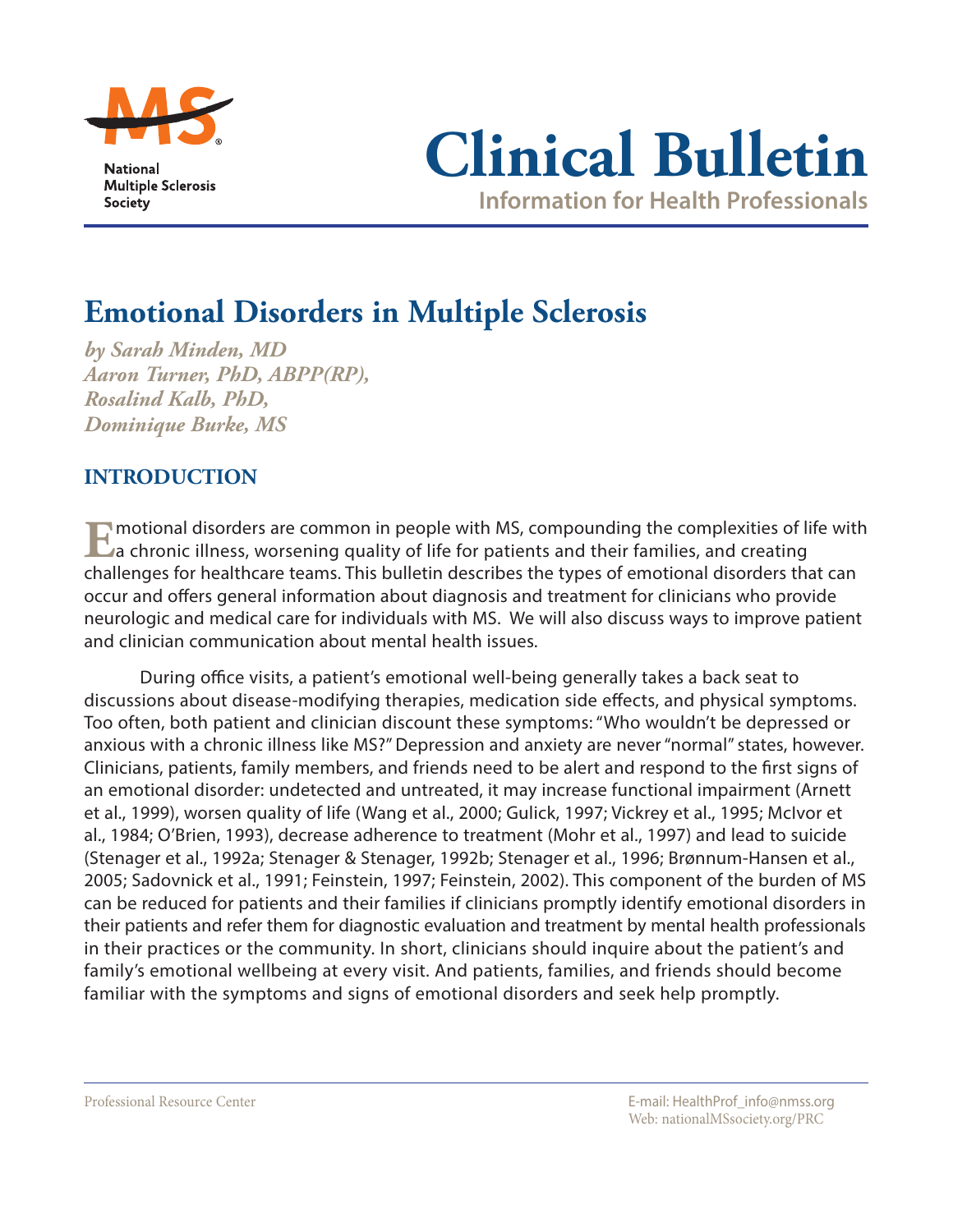# **Disorders of mood and affect**

Individuals with MS may suffer from various types of emotional disorders (Goldman Consensus Group, 2005; Minden and Schiffer, 1990). We find it helpful to divide emotional disorders into disorders of mood (a "pervasive and sustained emotional 'climate'") and disorders of affect ("fluctuating changes in emotional 'weather'") (American Psychiatric Association, 2013). The affect disorders – euphoria, pseudobulbar affect (PBA), and apathy – result directly from the effects of MS on the brain. In contrast, mood disorders – depression, mania, and anxiety – arise from a complex interaction of MS pathological processes, a pre-existing or predisposition to a mental disorder, and normal grieving of the losses associated with the disease. This bulletin addresses mood disorders; detailed information about PBA is available in a separate bulletin (Minden, 2012). As Table 1 shows, mood disorders are more prevalent among individuals with MS than in the general population. Psychotic disorders may also be more common (Patten et al, 2005).

| <b>Table 1. Prevalence rates of emotional disorders</b>                          |                             |                           |
|----------------------------------------------------------------------------------|-----------------------------|---------------------------|
|                                                                                  | <b>MS</b>                   | <b>General population</b> |
| <b>Mood Disorders [1]</b>                                                        |                             |                           |
| Major Depressive Disorder                                                        | 36%-54% [25,38,40,50,55,58] | 16% [27]                  |
| Anxiety Disorders*                                                               | 36% [29]                    | 29% [28]                  |
| Persistent Depressive Disorder                                                   | $NA**$                      | $NA**$                    |
| Adjustment Disorder                                                              | 22% [63]                    | $0.2 - 2.3\%$ [13,32]     |
| <b>Bipolar Disorder</b>                                                          | 13% [25,59]                 | $1-5%$ [34]               |
| <b>Affect disorders</b>                                                          |                             |                           |
| <b>Pseudobulbar Affect</b>                                                       | 7-10% [14,15]               | $NA**$                    |
| Euphoria                                                                         | $0-63\%$ [40,67]            | $NA**$                    |
| Apathy                                                                           | $NA**$                      | $NA**$                    |
| *Conoralized Apviety Disorder Papis Disorder Social Apviety Disorder, and others |                             |                           |

\*Generalized Anxiety Disorder, Panic Disorder, Social Anxiety Disorder, and others

\*\*Not available

It is also helpful to distinguish emotional symptoms (e.g., depressed mood and anxiety) and emotional disorders (e.g., Major Depressive Disorder). Patients come to their clinicians with symptoms that are painful or disruptive. Whether an emotional disorder can be diagnosed depends on the duration and intensity of the symptoms, the extent to which they impair daily functioning, and the presence of other specified symptoms (American Psychiatric Association, 2013). It is important to remember, however, that symptoms of depression or anxiety that fail to meet the criteria for a diagnosable disorder are nevertheless a significant source of discomfort and distress.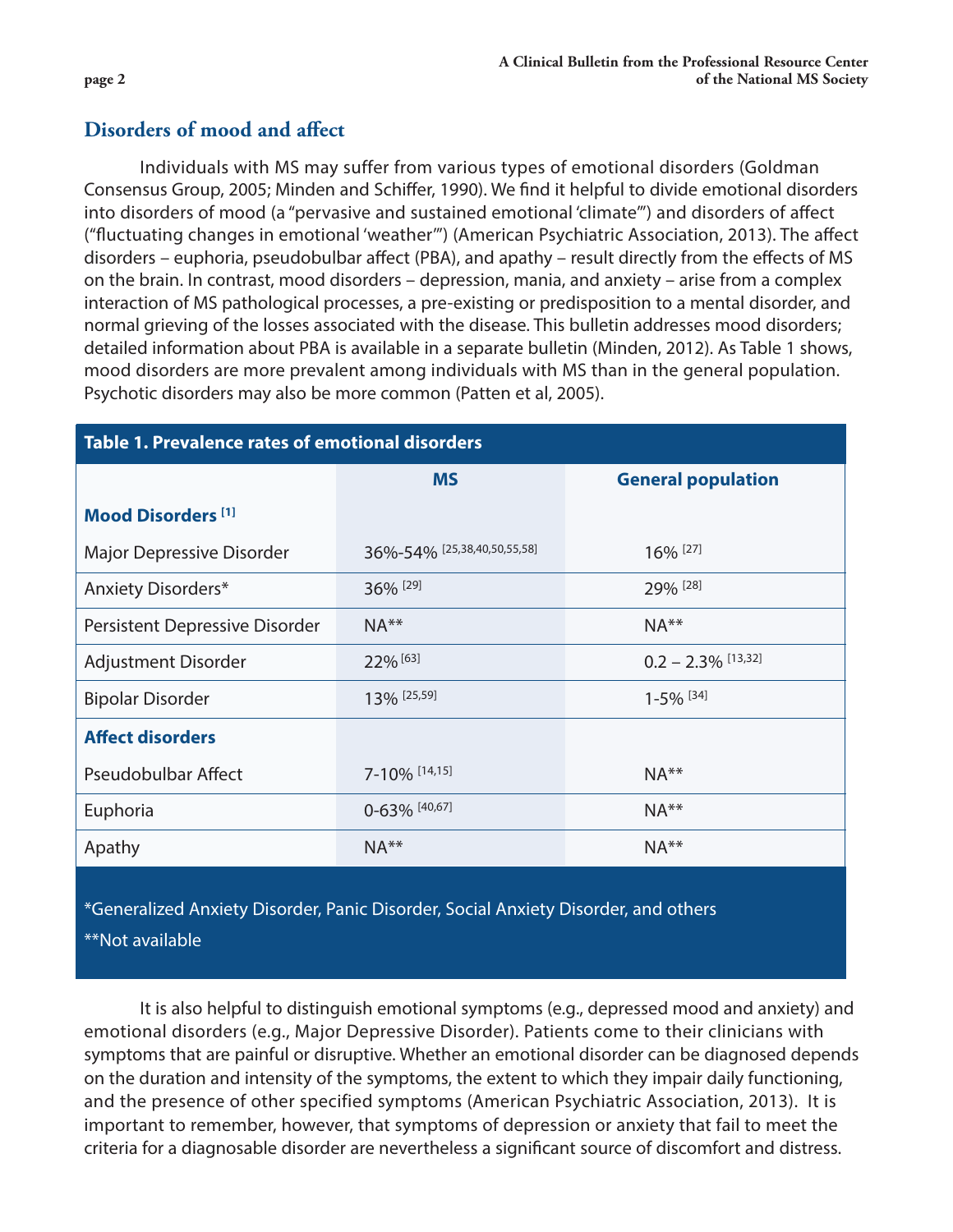## **Assessment**

As Figure 1 shows, the first step in assessment is to determine whether a patient is experiencing emotional symptoms. "How are you feeling?" is a simple, effective way to initiate the conversation, and most patients will tell you if they are feeling sad, down, blue, nervous, scared, worried – or any of the everyday terms we all use to describe our emotions. "How bad is it?" is equally useful for encouraging patients to talk about the severity of their symptoms.

#### **Figure 1. Assessing and treating emotional disorders**

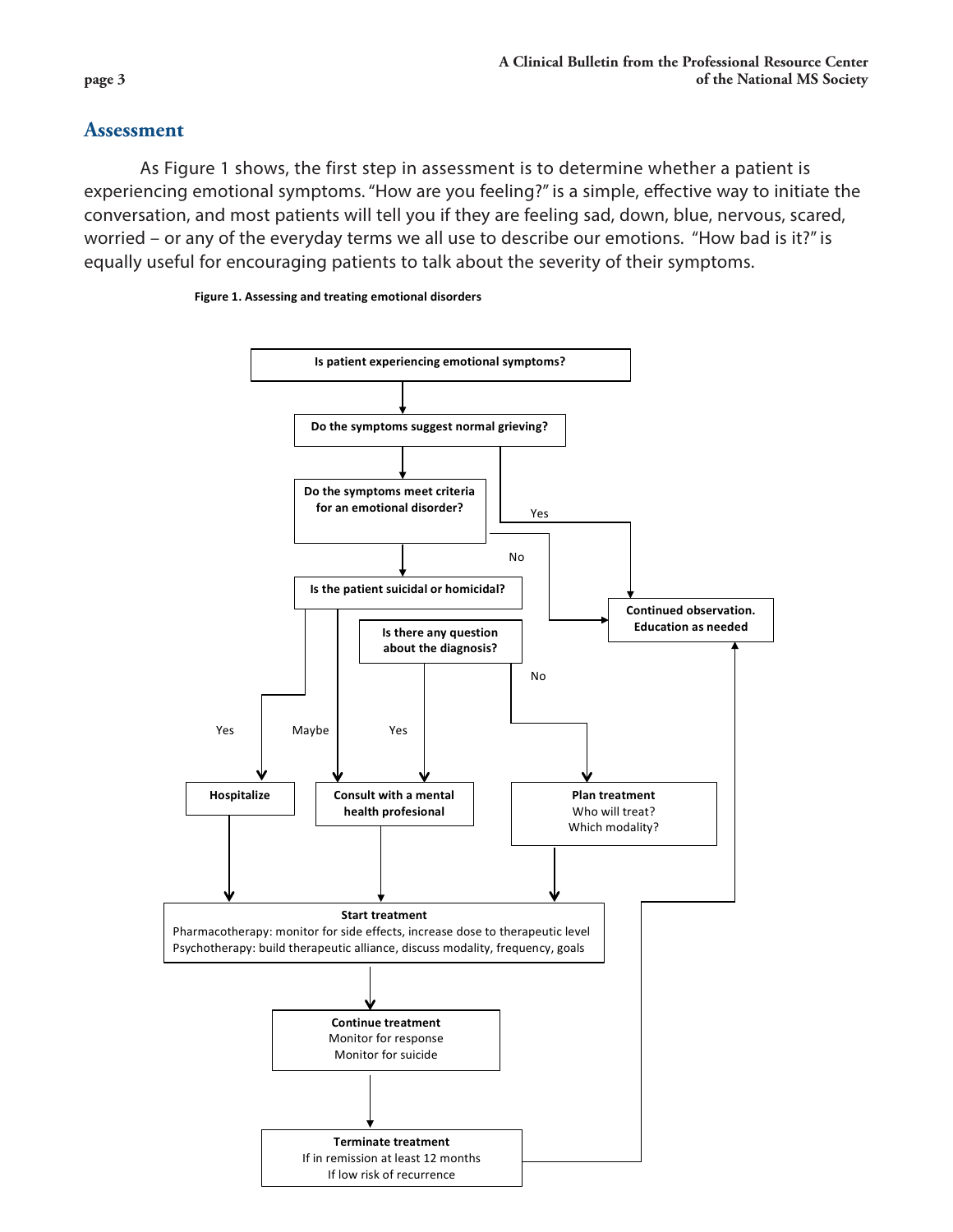Symptom severity rating scales and questionnaires are customary in research settings; in clinical settings, they are best used to initiate a conversation: as we emphasize repeatedly, the most important factor in helping patients with emotional disorders is open and ongoing communication. Even if a patient is not experiencing emotional symptoms, the question "How are you feeling?" creates an opportunity to talk about the prevalence of emotional disorders in MS, the importance of letting others know how one feels, and the effectiveness of treatment. This conversation itself helps remove the stigma from emotional disorders.

The second step in an assessment is to decide whether the symptoms suggest normal grieving or meet criteria for an emotional disorder, and which one.

## **Diagnosis**

As with any medical condition, diagnosis follows a systematic process of putting symptoms together into a coherent whole, a diagnostic category or a specific condition. After determining that the patient's symptoms suggest a mood rather than an affective disorder, decide whether they signify grief or a diagnosable mental disorder (see Table 1 and Figure 1). For mental disorders, this determination depends on whether or not symptoms meet well-specified criteria, not on elucidating their cause (American Psychiatric Association, 2013).

Grief. In its early stages, grief looks a lot like depression: sadness, withdrawal, and trouble concentrating, sleeping, and eating. Time and intensity distinguish them: with grief, the symptoms resolve, and people re-engage with others and the pleasures of life. This may take months, but there is steady progress back to the way one was before the loss.

Grief is normal, whether due to losing a loved one, physical capacity, a job or a marriage. In MS, grief is common at the time of diagnosis, during relapses, with deterioration of functioning, and at major transition points – needing a cane or wheelchair, becoming unable to work or live at home. The natural healing process is so familiar and predictable that we generally "know" when grieving is too intense or too prolonged.

*Depression and anxiety.* When sadness is unrelenting and accompanied by loss of interest, feelings of worthlessness, helplessness, and hopelessness, patients, families, and clinicians should be thinking in terms of depression (American Psychiatric Association, 2013). (See footnotes for illustrative comments by patients about their symptoms.) With a depressed mood, life seems not worth living, and thoughts of death and suicide may be unrelenting. Appetite and sleep diminish or increase, it becomes hard to concentrate and think clearly, energy is sapped, and nothing is interesting or pleasurable. Some people suffer from guilt and shame, or become preoccupied with physical symptoms and aches and pains. Difficulty adhering to treatment, moodiness and irritability, , are not uncommon, nor are social isolation, withdrawal, and self-medication with alcohol and drugs.

Anxiety, whether expressed as apprehension and fear, tension , or worry and rumination, may co-exist with a depressed mood or be a separate disorder. Indeed, many believe that depression and anxiety are on a continuum, and that this explains the efficacy of antidepressant medication in both conditions. Just as grief differs from depression, reasonable concern about the unpredictability of MS and uncertainty about the future differ from anxiety. Persistent worry,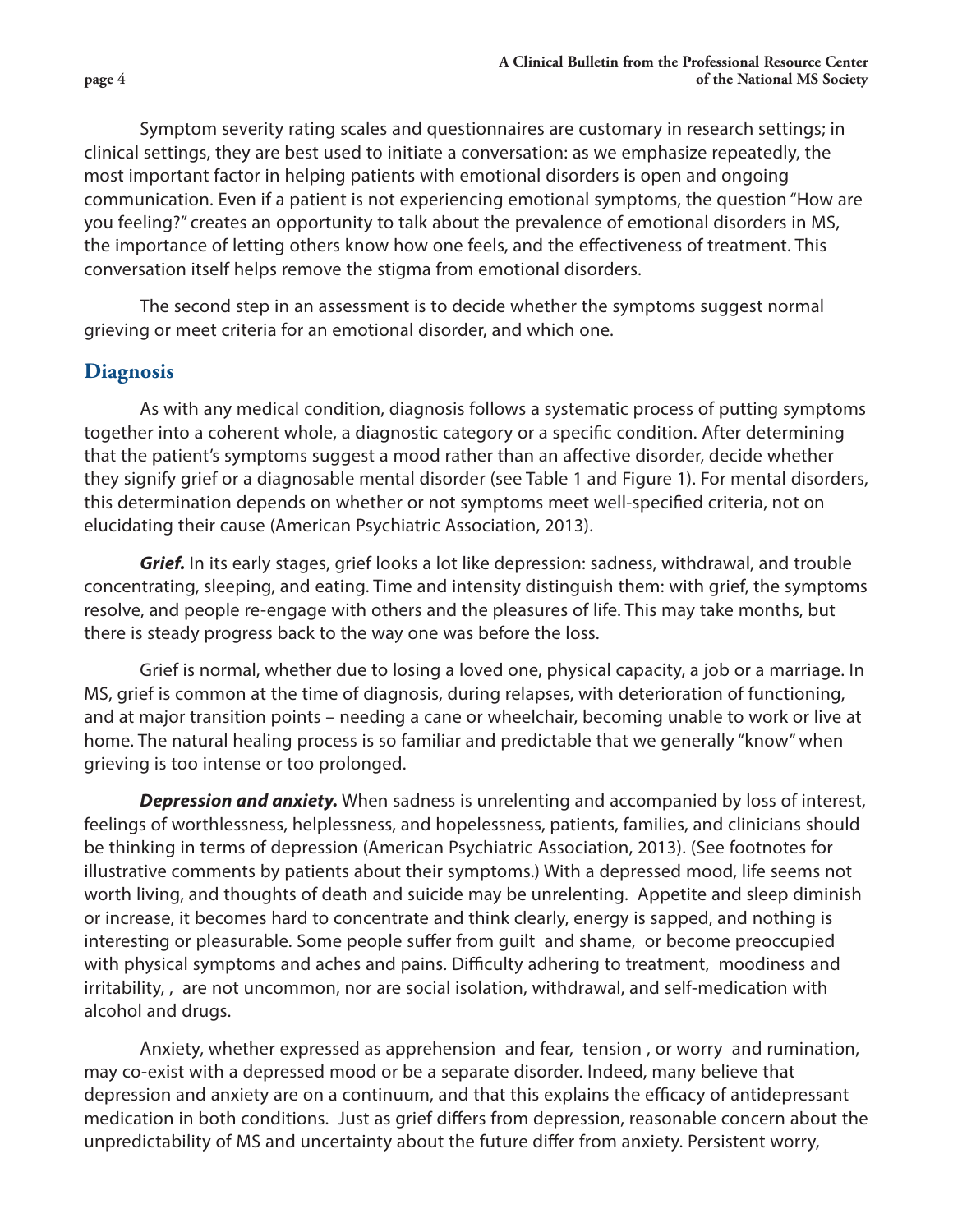panicky feelings, and preoccupation with physical sensations suggest an anxiety disorder. Like depression, anxiety may occur at diagnosis, with relapses, when disability increases, and with job loss or strain in a marriage or family. To distinguish between the depressive and anxiety disorders, and among the various types of each, clinicians should consult the criteria specified in the American Psychiatric Associations' Diagnostic and Statistical Manual of Mental Disorders, Fifth edition (American Psychiatric Association, 2013).

There are other diagnostic considerations. It is possible to mistake the symptoms of a depressed mood for those of MS. For example, cognitive impairment may be so prominent and severe in a depressed individual that neuropsychological testing is necessary to determine whether it represents the enduring cognitive impairments due to MS (Benedict, 2004) or the "pseudodementia" of depression – problems with memory, concentration, and processing speed that will resolve with effective treatment (Caine, 1981;Brown, 2005). This distinction is particularly difficult in patients with known cognitive impairment which is likely to worsen during a depressive episode. Fatigue occurs in both MS and emotional disorders, but is more likely a symptom of depression if it occurs early in the day. Depression-related psychomotor slowing and the muscle tension of generalized anxiety disorder do not produce abnormal findings on a neurologic exam. Symptoms of depression and anxiety may also result from a medical condition (e.g., hypo- and hyperthyroidism, respectively) or from medications and other substances. Research suggests that high doses of corticosteroids, commonly used to treat MS relapses, may lead to depressive and manic or hypomanic symptoms, and that these may be prevented by prophylactic treatment with lithium carbonate (Minden et al, 1988). Although predictors include personal and family histories of these disorders, they can occur spontaneously. The relationship between depressed mood and the disease modifying therapy, interferon beta, remains unclear and further research is needed (Feinstein, 2000).

Two questions have been shown to correlate highly with major depressive disorder, and should become routine for all MS clinicians (Mohr et al, 2007; Kroenke et al, 2003): "During the past 2 weeks, have you often been bothered by …

… feeling down, depressed, or hopeless?

… little interest or pleasure in doing things?"

As with MS itself, a definitive diagnosis usually depends on the expertise and experience of a specialist, and MS clinicians should have a low threshold for consulting with and referring their patients to mental health professionals. This is discussed in detail below.

# **Suicide**

The rate of suicide among MS patients is unacceptably high – in large part because depression is underdiagnosed and inadequately treated (see above). In addition to depressed mood, the risk factors for suicide by individuals with MS include social isolation, low income, progressive course, and greater disability (Turner et al, 2006). Accompanying anxiety and substance abuse also increase the risk of suicide. Asking whether a person has been thinking about suicide does not cause it. Rather, talking about suicide is essential for prevention, and usually brings great relief to the patient and family. With any indication of a depressed mood or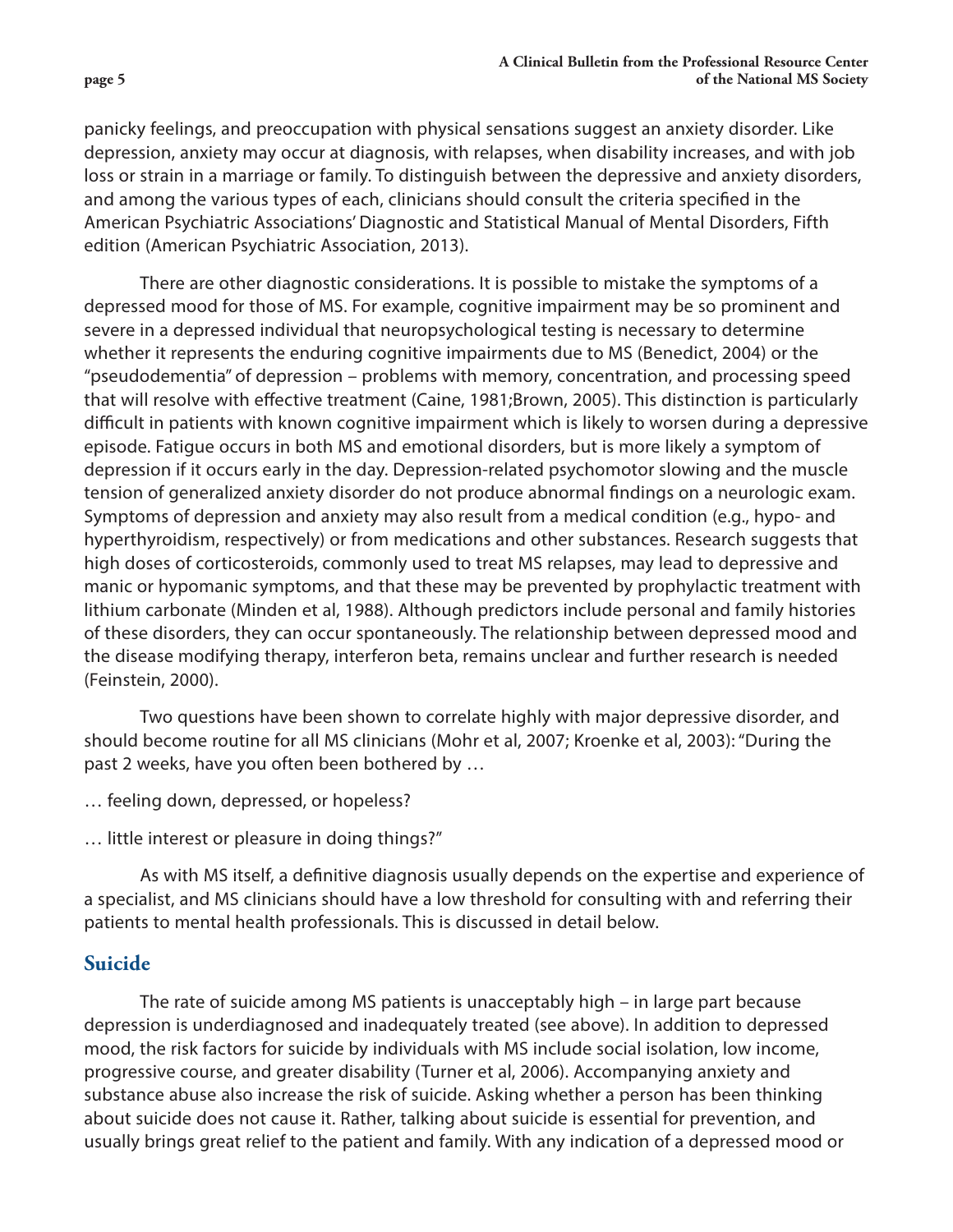anxiety, clinicians should ask: "Are you feeling hopeless about the present or the future?" "Have you had thoughts about taking your life?" A clinician who has any concern at all that a patient has suicidal ideas should immediately ensure the patient's safety and obtain a full psychiatric assessment. Although much less common, some patients direct their despair and anger outward and think about harming others.

## **Treatment Overview**

Once symptoms have been identified, a physiological cause ruled out, and at least a preliminary diagnosis of a mood disorder made, the focus shifts to planning and implementing treatment. As with all treatments, a systematic approach is essential, and should begin with answering two critical questions:

- Is the patient suicidal or homicidal? If yes, hospitalize.
- Is there any question about the diagnosis? If yes, consult with a mental health professional.

Subsequent issues involve deciding who will provide the mental health treatment (a mental health professional, the patient's neurologist, or the patient's primary care physician); determining the optimal treatment (pharmacotherapy, psychotherapy, complementary and alternative approaches, or all of these); and ensuring coordinated ongoing care (the clinician[s] who will monitor the patient's response to treatment). MS clinicians must obtain from their patients written permission to talk to family members and other clinicians (who, in turn, need permission to talk to the MS clinician).

*Safety first.* Patients need to be evaluated for hospitalization if they have suicidal or homicidal ideas or other behaviors that could harm themselves or others. Significant weight loss, dehydration, agitation, insomnia, psychosis, delirium, and mania may warrant hospitalization, as will inability to care for themselves or others for whom they are responsible. Clinicians who are unfamiliar with psychiatric hospitalization, should call their mental health colleagues or the nearest emergency room for guidance.

*Consultation*. MS clinicians who are uncertain about their patient's safety or diagnosis should consult immediately with a mental health professional. Less urgent but timely consultation is advised to discuss whether to refer or treat the patient and the best treatment options. Throughout the course of treatment, MS clinicians (whether or not they are providing mental health care), will benefit from talking to a mental health professional when treatment response is suboptimal or it is time to consider terminating treatment (see below). Mental health professionals can also suggest ways to talk to a patient who is reluctant to accept a diagnosis or treatment of a mental condition.

*Refer or treat?* MS clinicians generally refer their patients with emotional disorders to mental health professionals for treatment, but some neurologists prefer to treat their patients' emotional disorders (Schiffer, 1987). Some patients want a familiar clinician or the convenience of co-located care (Minden et al., 2013; Rintell et al., 2012). Mental illness still carries stigma and some patients will accept treatment only from their medical providers. Many health plans have limited mental health care coverage and deductibles and copayments may be very high for outof-network mental health providers. Mental health care provided by a neurologist or primary care physician is fine when the clinician is experienced and the diagnosis and treatment are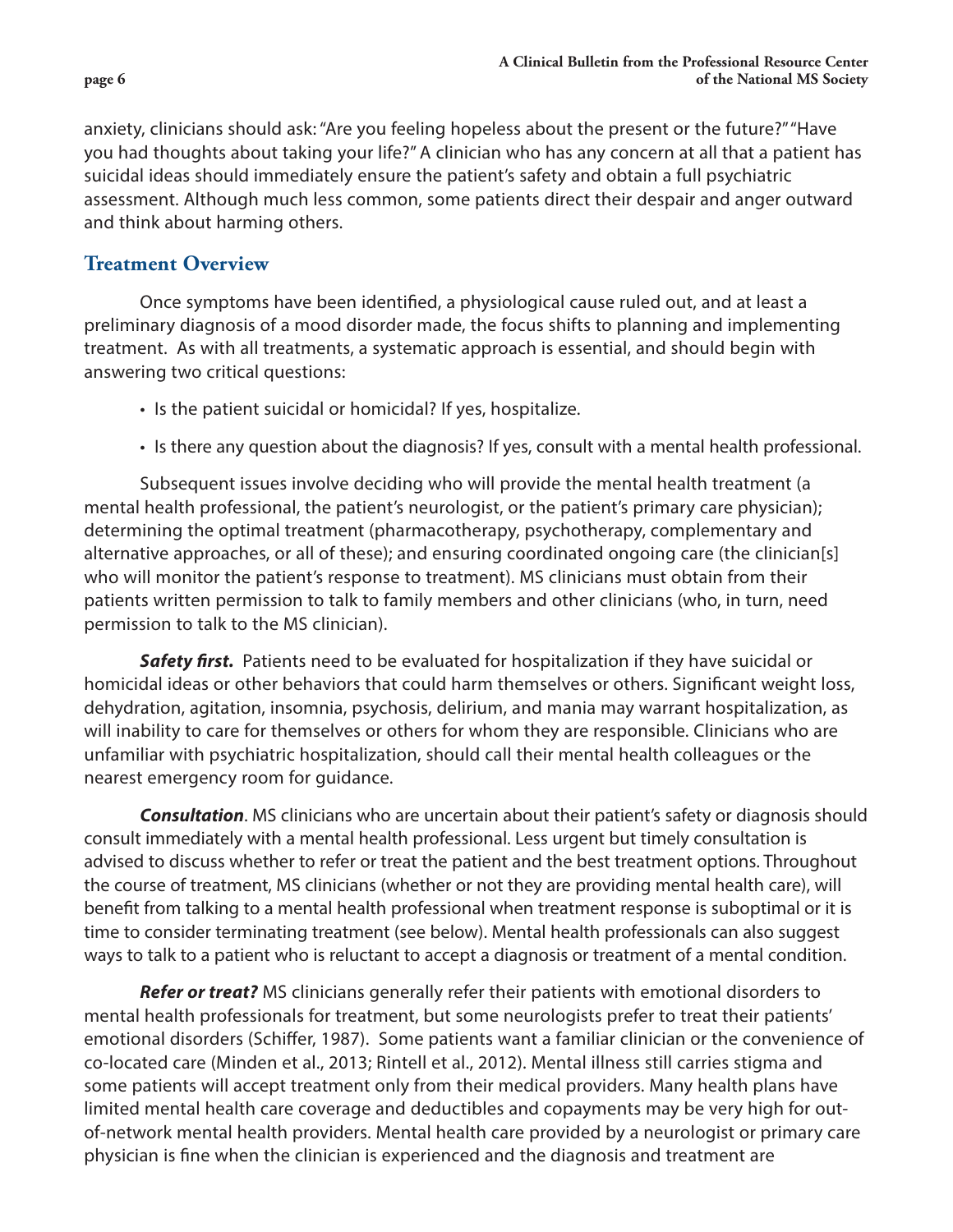straightforward (e.g., a recurrent depressive episode that previously responded well to antidepressant medication and support). However, when this is a new type of arrangement for the clinician or there are concerns about safety, diagnosis, or treatment response, the MS clinician should consult with a mental health professional.

When referring a patient to a mental health professional, it is important to explain whether this will be for a one-time consultation or ongoing treatment; tell the patient what to expect; and answer questions. Of course, it is essential to discuss the patient with the mental health professional before they meet and continue the communication throughout the treatment. Patients need and appreciate clear and explicit explanations of their mental illness and its treatment just as they do for their MS. When there are treatment options, patients and families should be fully informed and participate as equal partners in making decisions.

*How to find a mental health professional.* Consulting with or referring to a mental health professional is not always easy. Rural communities have few mental health providers; even in large urban centers the number of mental health professionals with experience in treating individuals with MS may be small. Patients can contact the National MS Society (1-800-344-4867) for referrals to mental health professionals in their area. Mental health professional societies may also be a source of referrals. Once connected, many MS clinicians establish ongoing collegial collaborations with one or more mental health professionals in their communities. Some MS centers can afford to hire a mental health provider; others provide office space and the mental health clinician sees the center's patients on a fee-for-service basis. Another successful model involves regular in-person or telephone meetings to discuss how to manage challenging clinical situations.

There are many types of mental health professionals: psychiatrists, psychologists, social workers, and psychiatric nurses. Which type is most appropriate depends on the patient's mental and medical conditions and his or her community's resources. All mental health professionals conduct diagnostic evaluations and provide psychotherapy, but may differ in approach, technique, and personal style. Psychiatrists, as physicians, are most appropriate for patients who are likely to require medication and who have complex medical problems.

*Treatment planning.* The planning phase is critical to a successful treatment outcome: this is where the therapeutic alliance between patient and clinician begins. Simply by asking "How are you feeling?", a clinician conveys concern and empathy, and sets the stage for a relationship built on mutual respect and trust. A collaborative approach to treatment planning, attentive listening, and open and frank discussion (Minden, 2009) solidify the partnership. Remember that even as health care takes a more patient-oriented approach, individuals vary in how much they want to know; their use of internet and other information sources; and their preferences for and styles of decision-making: some will want to share in treatment decisions, others will want unequivocal recommendations. Conversations about these issues contribute to building rapport, as do discussions about the patient's attitude to family involvement in their treatment.

Treatment planning involves striking a balance between optimism and realism. Patients should be told that treatment of emotional disorders is almost always effective and they can expect to return to their usual emotional state. It is equally important to say that this will take some time. Psychotherapy is a process that cannot be rushed. A full 8-12 weeks may pass before an antidepressant becomes effective; and different medications may need to be tried before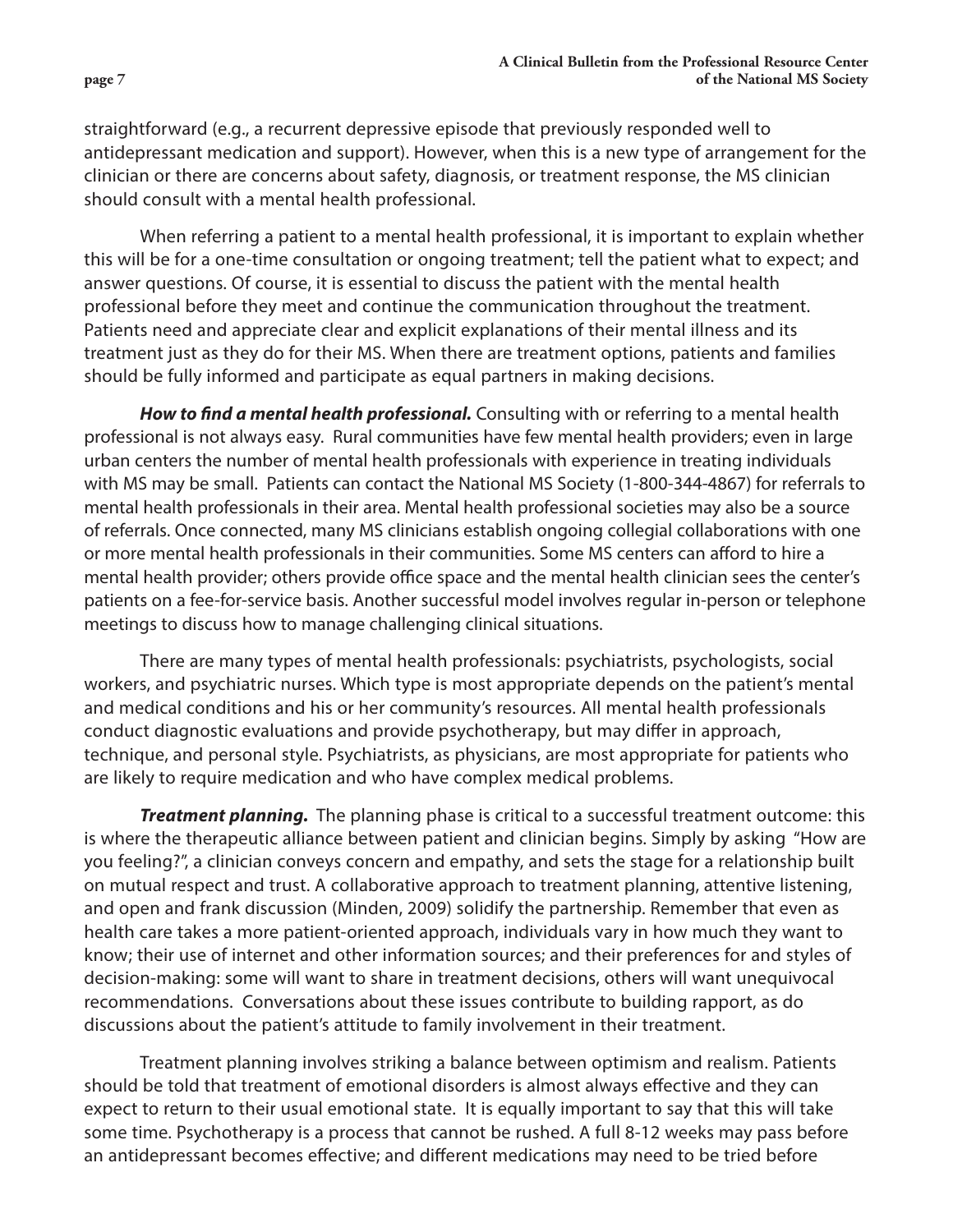finding the right one. Side effects may be uncomfortable at first, but they usually pass relatively quickly. Patients can manage these challenges if they know what to expect, see the clinician weekly during the initiation phase of treatment, and have as-needed phone contact for support and to discuss medication side effects.

**Treatment options.** Research and clinical experience indicate that for emotional disorders, a combination of psychotherapy and pharmacotherapy are better than either one alone. Below we discuss a general approach to treatment. Specifics must be determined by the treating clinician and patient based on: diagnosis; personal and family psychiatric history, including treatments and their effectiveness; co-morbid medical conditions and medications; community resources; patient preferences; and clinician expertise.

*Psychotherapy* is a general term for treatment by a trained mental health professional that involves talking and interacting with an individual, couple, family, or group. There are many different techniques, each based on a particular philosophy or model of human behavior, thinking, and feeling. The most common are insight-oriented, supportive, and cognitivebehavioral therapy (although they may go by different names such as psychodynamic, psychoanalytic, interpersonal, behavioral, etc.) (Minden, 1992; Minden et al., 2014). Experienced mental health professionals typically tailor their approach to the individual and are pleased to explain their particular ways of working with patients.

*Pharmacotherapy* may be provided by a general psychiatrist, a psychopharmacologist, another type of physician, and, in some states, advanced practice registered nurses. Although psychotropic medications are so widely used as to seem commonplace, they are powerful agents that can do harm as well as good. The decision to use a psychotropic agent is as serious as that concerning use of a disease modifying therapy (DMT): benzodiazepine anxiolytics have an addiction potential (Lader, 2009); antidepressants involve a commitment of at least one year and a willingness to try a second, or even third, drug if the first is not effective. To inexperienced prescribers and patients, the number of seemingly different anxiolytics and antidepressants can be overwhelming. In actuality, within-class differences are minimal, leading to the term "me too" drugs (Angell, 2004; Light and Lexchin, 2012). Selecting a particular medication to treat depression or anxiety can be as challenging as choosing among the injectable DMTs: there is no way to predict with any certainty which agent will be effective for which patient.

*Complementary and alternative therapies* and self-management strategies – including mindfulness and meditation (Grossman et al., 2010); journaling; yoga; self-help groups; and others -- can also promote healing and recovery from an emotional disorder when used in conjunction with psychotherapy and pharmacotherapy (Moss-Morris, 2012). Exercise tailored to a person's abilities and limitations has also been shown to improve mood and quality of life (Motl & Pilutti, 2012; Petajan et al., 1996; Bombardier 2013). Many patients do not tell their clinicians that they are using alternative therapies because they fear disapproval. It is important for clinicians to ask about herbs and supplements not only to show support and acceptance, but because they may interact with traditional medications (Bowling, 2010).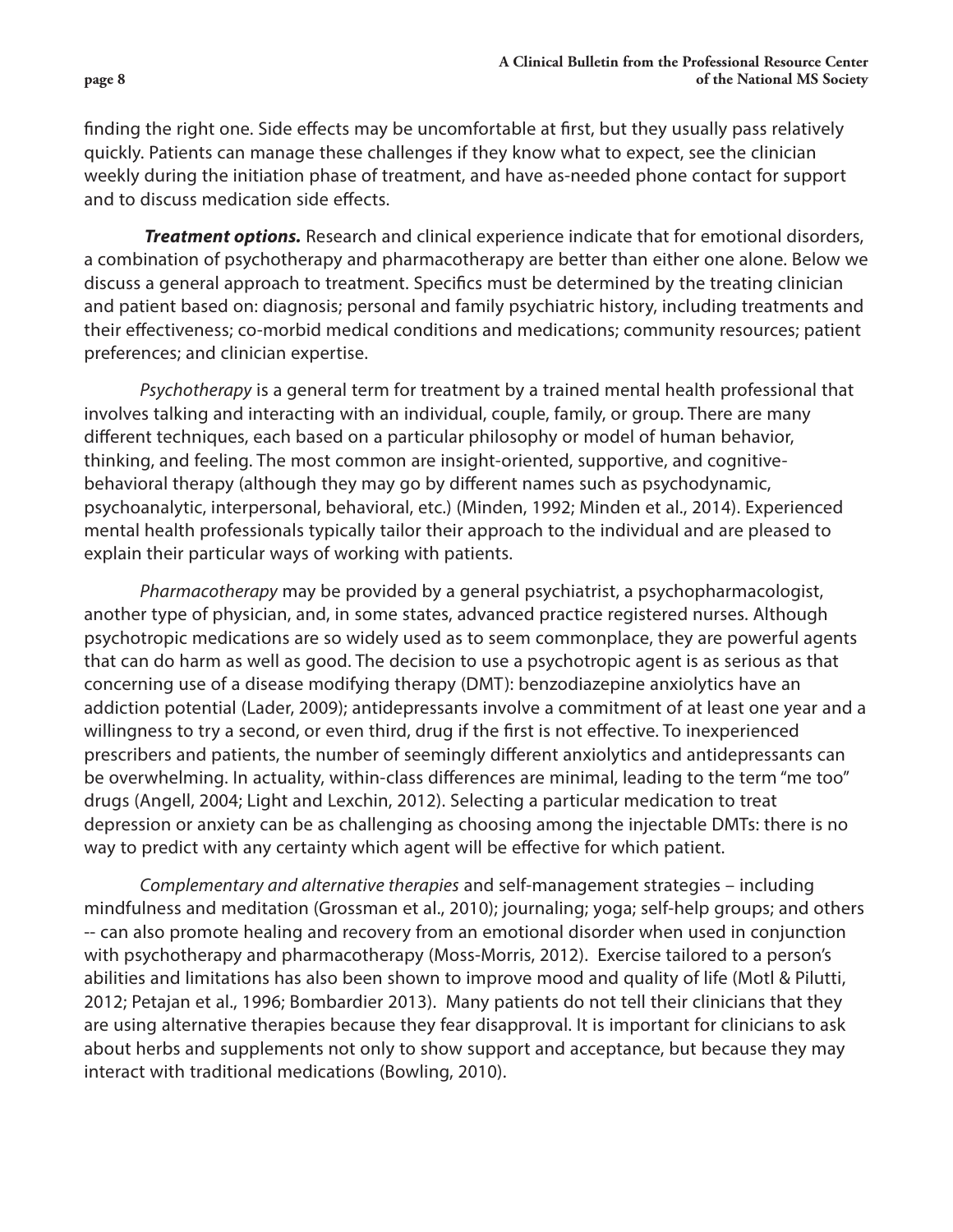## **Starting, continuing, and terminating treatment**

**Starting.** Some general principles and clinical "pearls" follow to help MS clinicians become familiar with commonly used treatments for depression and anxiety. Those who treat their own patients should refer to standard sources and readily consult with a mental health professional as needed. Our focus here is on pharmacotherapy since that is the most common form of treatment provided by MS clinicians. Although MS clinicians who spend time listening to and talking with their patients are enormously helpful to them, they are not, technically, providing psychotherapy.

*Depressed mood.* Selective serotonin (and norepinephrine) reuptake inhibitors (SSRIs, SSNRIs) are the most commonly used antidepressants because of their efficacy and minimal adverse effects. In choosing among them, a medication that was effective for a patient previously, or for a biological relative, has a higher chance than others of being helpful. An important strategy for minimizing side effects and preventing discontinuation of a drug that might have been useful, is to "start low" and "go slow" when increasing doses to therapeutic levels. In addition, although side effects are mild and resolve quickly, seeing patients weekly for the first month or so, and being available by telephone, helps them through the early phases of treatment. Sexual side effects – difficulty with arousal and orgasm – occur in about 70% of SSRI and SNRI users in the general population; rates are probably higher among individuals with MS because of the effects of the disease on sexual functioning (Foley, 2008; Foley, 2009). Sexual side effects should be discussed during treatment planning and with patients already on these medications. Some pharmacologic remedies are available but they are variably effective. Tricyclic antidepressants (TCAs) may be useful for some patients, but strongly anticholinergic preparations can precipitate urinary retention in individuals with MS and overdoses may be lethal. All antidepressants have potential interactions with other drugs and some have age-related adverse effects; prescribers should refer to standard sources for pharmacologic information.

*Bipolar disorder.* Lithium carbonate, anticonvulsant mood stabilizers, and some atypical antipsychotics are the standard treatments, but should be initiated by a psychiatrist or psychopharmacologist. Antidepressants may precipitate mania or hypomania in patients with bipolar disorder. If the patient or a family member has a history of bipolar disorder, a mood stabilizer is typically used in conjunction with an antidepressant; if there is no known history, clinicians should alert their patients to the symptoms of hypomania and mania, and monitor them closely.

*Anxiety*. All benzodiazepines produce tolerance, physical dependence, and withdrawal. They are most useful for time-limited anxiety associated with diagnosis, relapse, and life events, and while waiting for an antidepressant to take effect. Benzodiazepines are often effective at doses that are one-quarter to one-half of what many practitioners prescribe: low doses "take the edge off" of the anxiety without causing drowsiness, leave room for dose increases, and reduce the risk of addiction. Clinicians should prescribe benzodiazepines only in small amounts (e.g., a 10-14 day supply) with no refills and see the patient frequently during the situation that necessitated their use. In this way, the patient receives a consistent message: 'This is a short-term treatment for anxiety due to a particular set of circumstances. We will monitor how you are feeling and discontinue the medication as soon as possible because it can be addictive.' Anxiety is painful, however, and no one should be deprived of relief because of an exaggerated fear of addiction: thoughtful prescribing and close follow-up are the solution to this dilemma.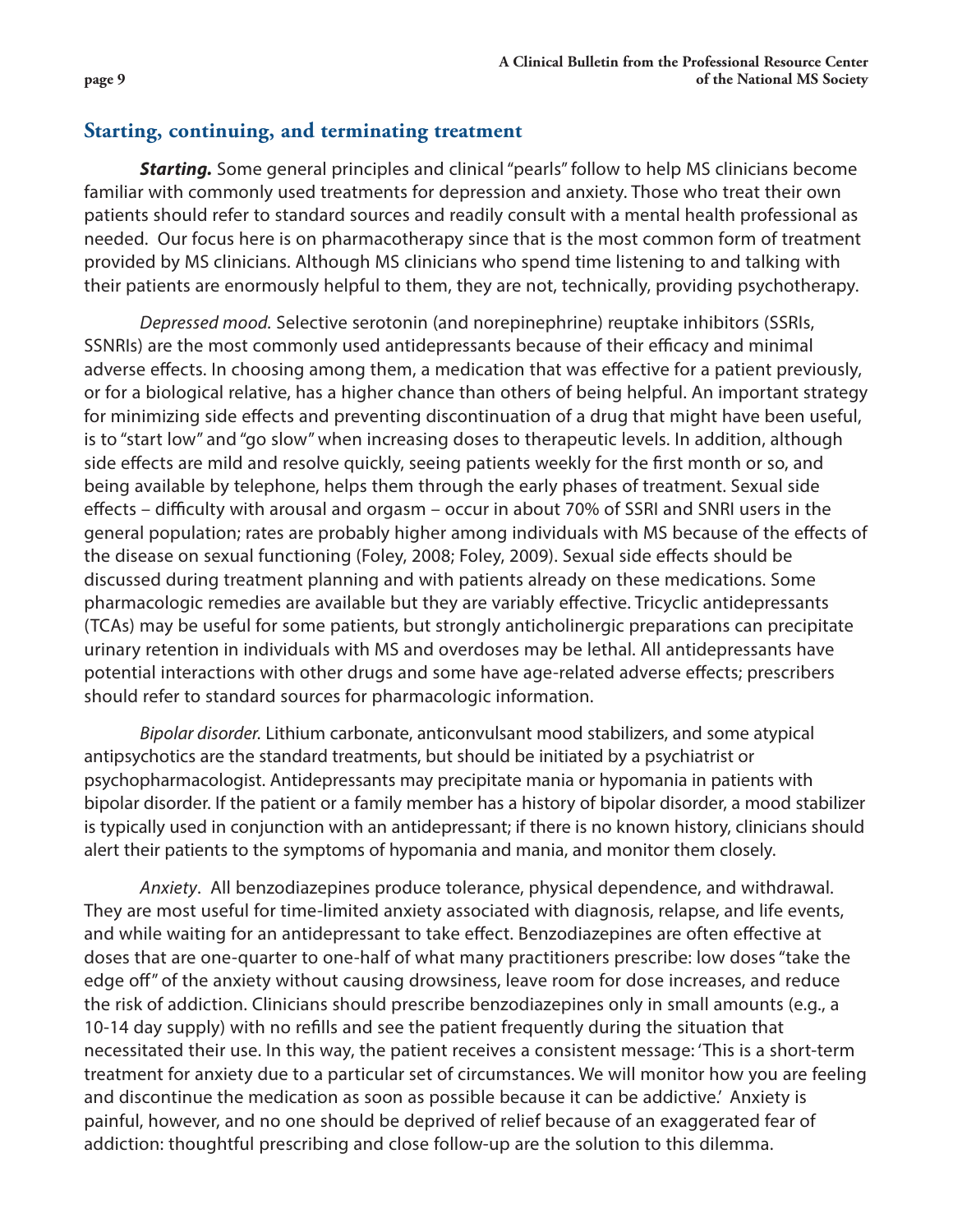**page 10**

For generalized anxiety, social anxiety, and panic disorder, antidepressants are the treatment of choice.

*Continuing.* Medication can improve physical symptoms in a few weeks and mood in a couple of months, but improvement in the interpersonal, occupational, and social difficulties associated with depression and anxiety generally take much longer. In contrast with MS, the endpoint of treatment for mood disorders is full return to usual or "normal" functioning: symptoms should completely remit. Continuing distress generally indicates the presence of issues that require ongoing psychotherapy.

Short-term monitoring for the adverse and positive effects of medication involves as-needed telephone calls and weekly visits until the clinician and patient feel that the medication is stable and the treatment plan is proceeding well. If a patient does not respond to treatment at the maximum dose after several weeks, or if adverse effects are intolerable, the first option is to try another drug. If there is still no response, the clinician should consult with or refer the patient to a psychiatrist or psychopharmacologist who will re-evaluate the diagnosis and suggest additional treatment options. These may include another trial of an antidepressant, augmentation with other medications, or electroconvulsive therapy.

Once symptoms resolve, medication visits can be decreased to monthly, then bimonthly, and in some cases less often. Some patients do well, but then plateau after a few months of treatment or begin to slip backwards. Increasing the dose slightly usually restores the drug's effectiveness. The frequency of psychotherapy visits depends on the type of therapy but treatment should also be goal-oriented and periodically reassessed.

Monitoring for suicidal ideas must be ongoing: symptom relief is no guarantee that a patient considers life to be worth living. Sadly, some individuals become more despairing about the future when the veil of a depressed mood is lifted. With more energy and clearer thinking, some patients plan and carry out suicide; discharge from hospital is a particularly high-risk time.

*Terminating.* Antidepressants (whether for depression or anxiety) should be continued at the remission dose for about one year and then reevaluated. If the patient has returned to normal, it is appropriate to consider discontinuing the medication, tapering gradually to avoid uncomfortable serotonin withdrawal symptoms. Relapse rates are significant with discontinuation before six months and a history of previous depressive episodes. For patients with frequently recurring depression, ongoing treatment may be indicated.

# **Epilogue**

We have come a long way since the time when emotional disorders were seen as something anyone with a disease like MS would have and something which the right attitude and determination would overcome. We now know that emotional disorders arise from a complex set of biopsychosocial factors and are not "fixed" by efforts of will. We have highly effective treatments, stigma is decreasing, and patients, families, and clinicians are increasingly accepting and benefiting from treatment.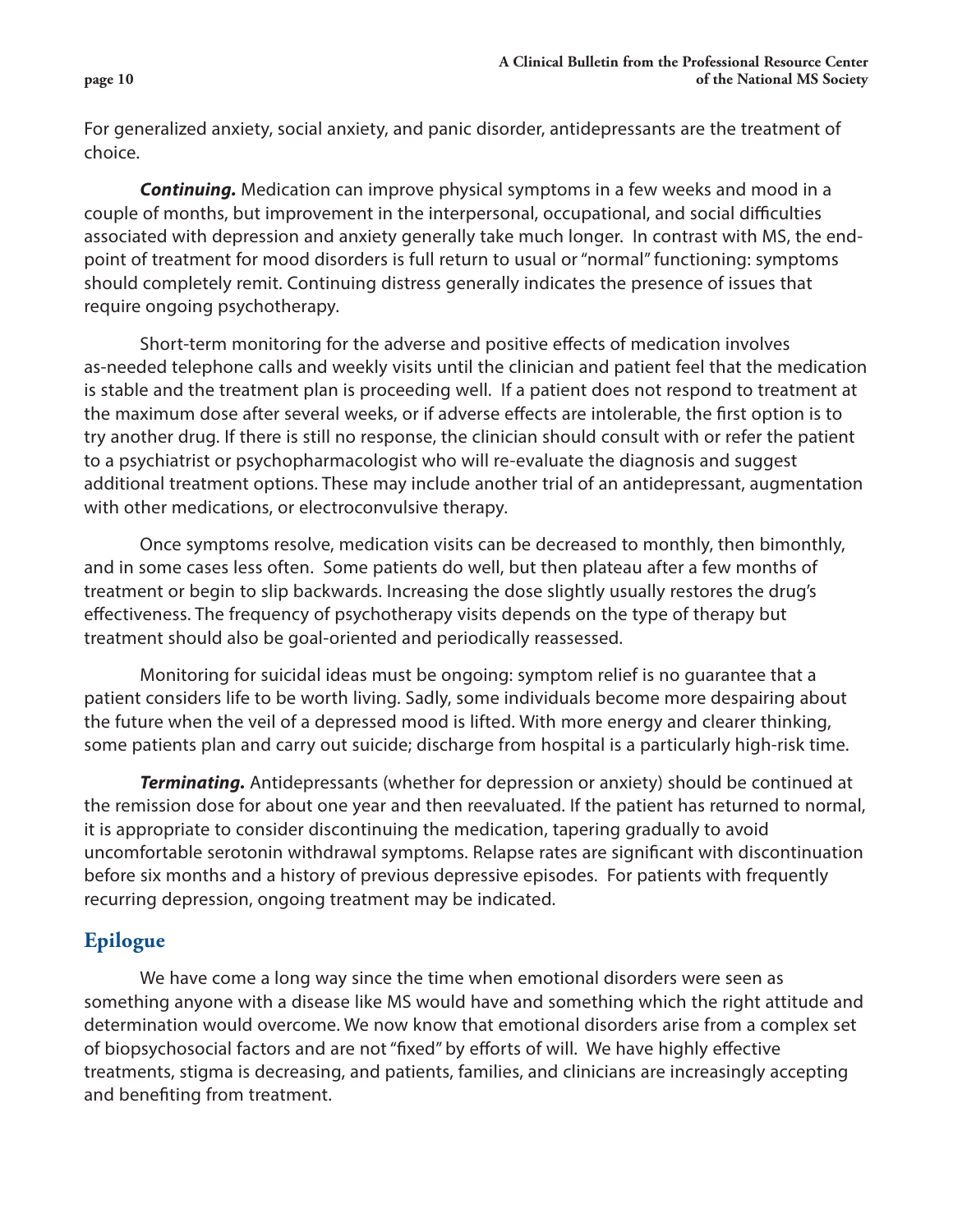Partners, children, and parents of individuals with MS may also suffer from depression, anxiety, and other emotional disorders. Family members who provide care are particularly at risk, often neglecting their own physical and mental health to provide care for the person they love. Although many care partners find great satisfaction and joy in their caregiving activities, the responsibilities can feel overwhelming. Caregivers are "invisible patients" (Andolesk et al, 1988): they, too, are at higher risk of depression and reduced quality of life (Aronson, 1997; Buchanan and Huang, 2013). MS clinicians should routinely ask their patients about their families, and, as needed, meet with family members to discuss their health, mental health, and wellbeing.

In some cases, spouses and partners may feel so drained and helpless that they become verbally, emotionally, or physically abusive. Depression and anxiety in the individual with MS may be an indicator of this type of abuse, or of financial and sexual abuse by a paid caregiver. Neglect and omission, which may manifest as poor hygiene, malnutrition, dehydration, debilitation, and recurrent urinary tract infections and decubitus ulcers in severely disabled individuals, are also forms of abuse (Minden et al, 1999). MS clinicians must be alert to signs of abuse and prepared to intervene. Questions such as these may be helpful: "Does anyone make it hard for you to see your friends and family?" "Do you ever feel afraid or unsafe?" "Does anyone ever use your money without permission?" All states have protective service agencies that will advise clinicians on how to manage these difficult situations. They will evaluate the home situation and provide services as needed. MS clinicians are mandated reporters: if concerned, even when patient and family deny a problem, they are required to arrange for protective services.

### **Illustrative Comments**

"I feel worthless to myself and everyone else – I just don't know if I can keep going."

"I must have done something terribly wrong to deserve this."

 "I don't even know who I am at this point; none of the things that made me who I am seem to work any more."

 "I just don't care about anything any more, nothing interests me, not even getting better - that's why I stopped taking my medication."

"Everything rubs me the wrong way – I jump down people's throats for no good reason."

 "My husband is so moody -- one moment he's ok and the next he's losing his temper and yelling and then he just wants us all to get away and leave him alone."

 "My wife seems so sad all the time. She won't go out and do anything, and has isolated herself from her friends. She is drinks a lot -- as if she is trying to numb herself from pain."

"If I see or even think about a wheelchair, I get this awful feeling in the pit of my stomach."

"I know life can change in a second. The minute I start to have a funny feeling somewhere I panic."

"I'm always so tense and on edge."

"I get scared when I have relapses. What's next? Can I keep working? How will I support my wife & kids?"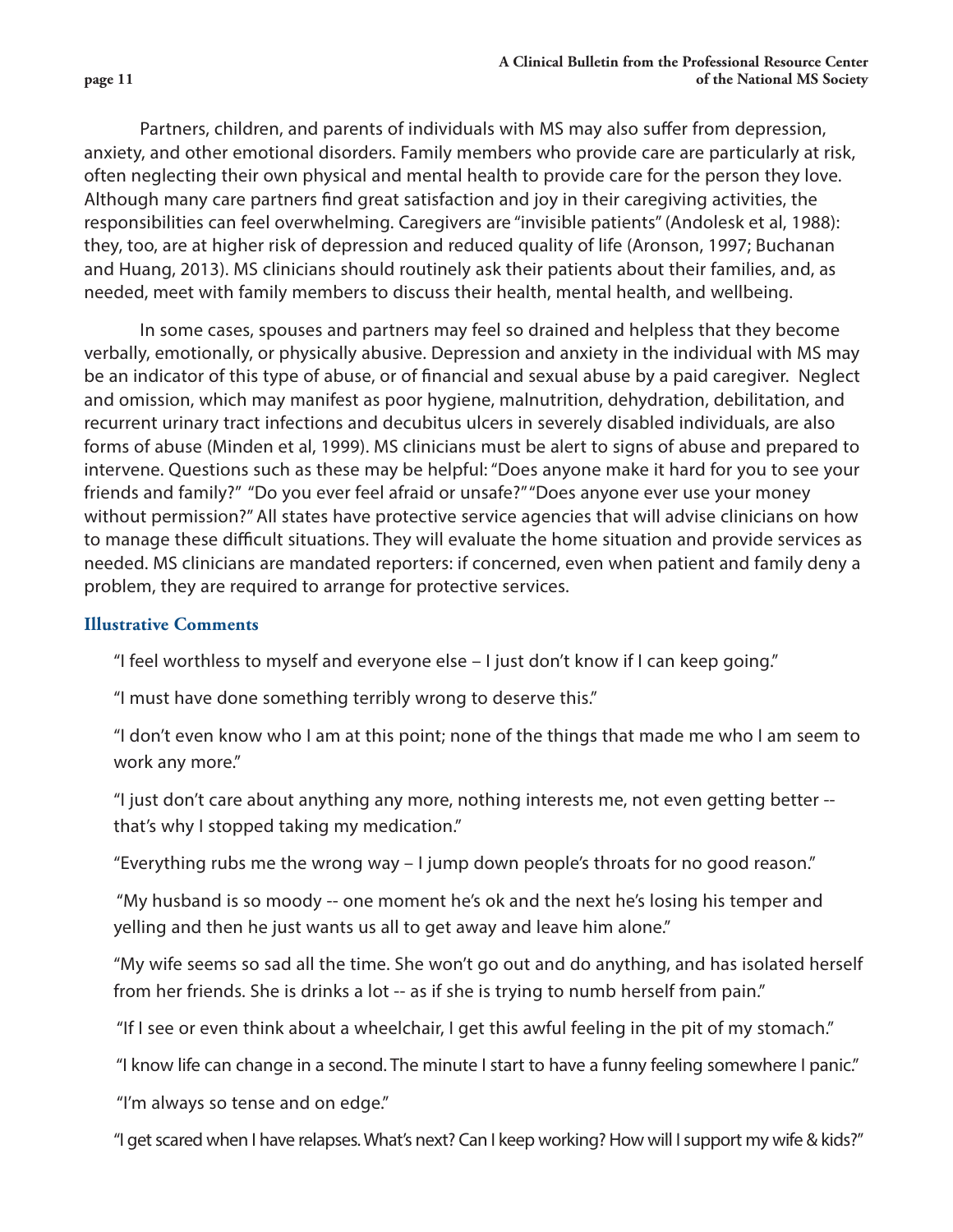**page 12**

# **References**

1. American Psychiatric Association. Diagnostic and Statistical Manual of Mental Disorders (Fifth ed.). Arlington, VA: American Psychiatric Publishing, 2013.

2. Andolsek K, Clapp-Channing N, Gehlbach S, Moore I, Proffitt V, Sigmon A, et al. Caregiving in elderly relatives: The prevalence of caregiving in a family practice. Archives of Internal Medicine 1988; 148, 2177–2180.

3. Angell M. The truth about the drug companies: how they deceive us and what to do about it. New York: Random House, 2004.

4. Arnett PA, Higginson CI, Voss WD, Wright B, Bender WI, Wurst JM. Depressed mood in multiple sclerosis: Relationship to capacity-demanding memory and attentional functioning. Neuropsychology 1999;13:434-446.

5. Aronson, K. Quality of life among persons with multiple sclerosis and their caregivers. Neurology 1997, 48, 74–80

6. Benedict RH, Cox D, Thompson LL, Foley F, Weinstock-Guttman B, Munschauer F. Reliable screening for neuropsychological impairment in multiple sclerosis. Multiple Sclerosis 2004;10:675-678.

7. Bombardier CH, Ehde DM, Gibbons LE, Wadhwani R, Sullivan MD, Rosenberg DE, Kraft GH. Telephone-based physical activity counseling for major depression in people with multiple sclerosis. Journal of Consulting and Clinical Psychology 2013;81 :89-99.

8. Bowling AC. Complementary and Alternative Medicine in MS. Clinical Bulletin, National Multiple Sclerosis Society, 2010. http://www.nationalmssociety.org/NationalMSSociety/media/ MSNationalFiles/Brochures/ClinBull\_CompAltMed\_2010.pdf. Accessed April 2014

9. Brønnum-Hansen H, Stenager E, Stenager EN, Koch-Henriksen N. Suicide among Danes with multiple sclerosis. Journal of Neurology, Neurosurgery and Psychiatry 2005;76:1457-1459.

10. Brown, W. Pseudodementia: Issues in Diagnosis. Psychiatric Times. April 9, 2005. http://www. psychiatrictimes.com/dementia/pseudodementia-issues-diagnosis. Accessed April, 2014.

11. Buchanan RJ, Huang C. The Need for Mental Health Care Among Informal Caregivers Assisting People with Multiple Sclerosis' Int J MS Care 2013;15:56–64.

12. Caine, ED. Pseudodementia. Current concepts and future directions. Archives of General Psychiatry 1981;38: 1359–64.

13. Casey P, Maracy M, Kelly BD, et al. Can adjustment disorder and depressive episode be distinguished? Results from ODIN. Journal of Affective Disorders 2006;92:291- 297.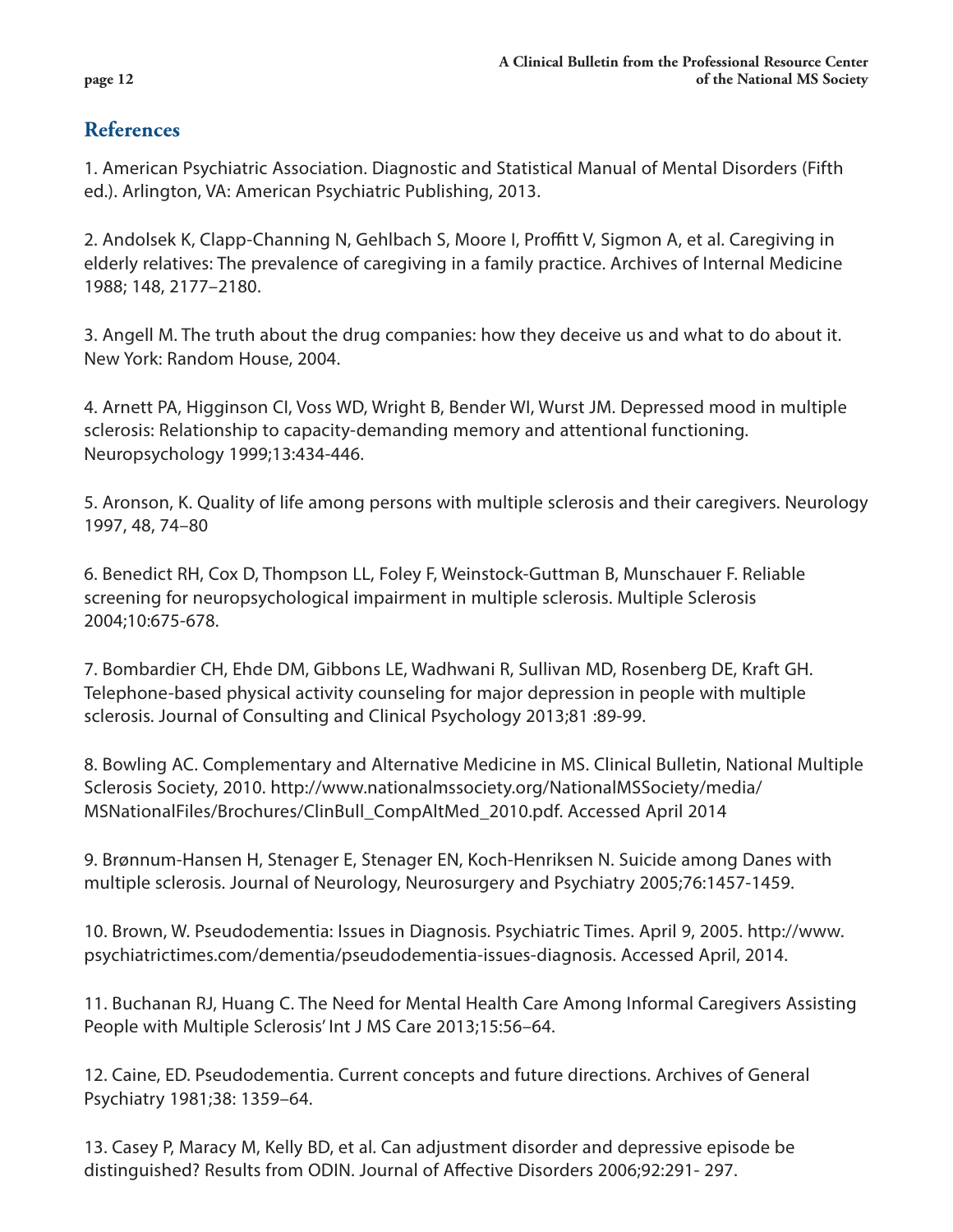14. Feinstein A, Feinstein K, Gray T, O'Connor P. Prevalence and neurobehavioral correlates of pathological laughing and crying in multiple sclerosis. Archives of Neurology 1997;54:1116–1121.

15. Feinstein A, Feinstein K. Depression associated with multiple sclerosis. Looking beyond diagnosis to symptom expression. Journal of Affective Disorders 2001;66:193–198.

16. Feinstein A. An examination of suicidal intent in patients with multiple sclerosis. Neurology 2002;59:674-678.

17. Feinstein A. Multiple sclerosis, depression, and suicide. British Medical Journal 1997;315:691-692.

18. Feinstein A. Multiple sclerosis, disease modifying treatments, and depression: a critical methodological review. Multiple Sclerosis 2000;6:343–348.

19. Finger S. A happy state of mind: A history of mild elation, denial of disability, optimism, and laughing in multiple sclerosis. Archives of Neurology 1998;55:241-250.

20. Foley F. Assessment and Treatment of Sexual Dysfunction in Multiple Sclerosis. Clinical Bulletin, National Multiple Sclerosis Society, 2008. http://www.nationalmssociety.org/NationalMSSociety/ media/MSNationalFiles/Brochures/ClinBull\_Sexuality.pdf. Accessed April 2014.

21. Foley F. Talking about sexual dysfunction. Talking with Your MS Patients about Difficult Topics, National Multiple Sclerosis Society, 2009 http://www.nationalmssociety.org/NationalMSSociety/ media/MSNationalFiles/Brochures/4TwP\_Sexual.pdf. Accessed April 2014.

22. Goldman Consensus Group. The Goldman Consensus statement on depression in multiple sclerosis. Multiple Sclerosis 2005;11:328–337.

23. Grossman P, Kappos L, Gensicke H, et al. MS quality of life, depression, and fatigue improve after mindfulness training: a randomized trial. Neurology. 2010;75:1141-1149.

24. Gulick EE. Correlates of quality of life among persons with multiple sclerosis. Nursing Research 1997;46:305-311. http://www.nationalmssociety.org/NationalMSSociety/media/MSNationalFiles/ Brochures/Depression-and-Other-Emotional-Changes.pdf. Accessed April 2014.

25. Joffe RT, Lippert GP, Gray TA, Sawa G, Horvath Z. Mood disorders and multiple sclerosis. Archives of Neurology 1987;44:376-8.

26. Kroenke K, Spitzer RL, Williams JBW. The Patient Health Questionnaire-2: Validity of a two-item depression screener. Medical Care 2003;41:1284-1292.

27. Kessler RC, Berglund P, Demler O, Jin R, Koretz D, Merikangas KR, et al. The epidemiology of major depressive disorder: results from the National Comorbidity Survey Replication (NCS-R). JAMA 2003;289:3095-3105.

#### **page 13**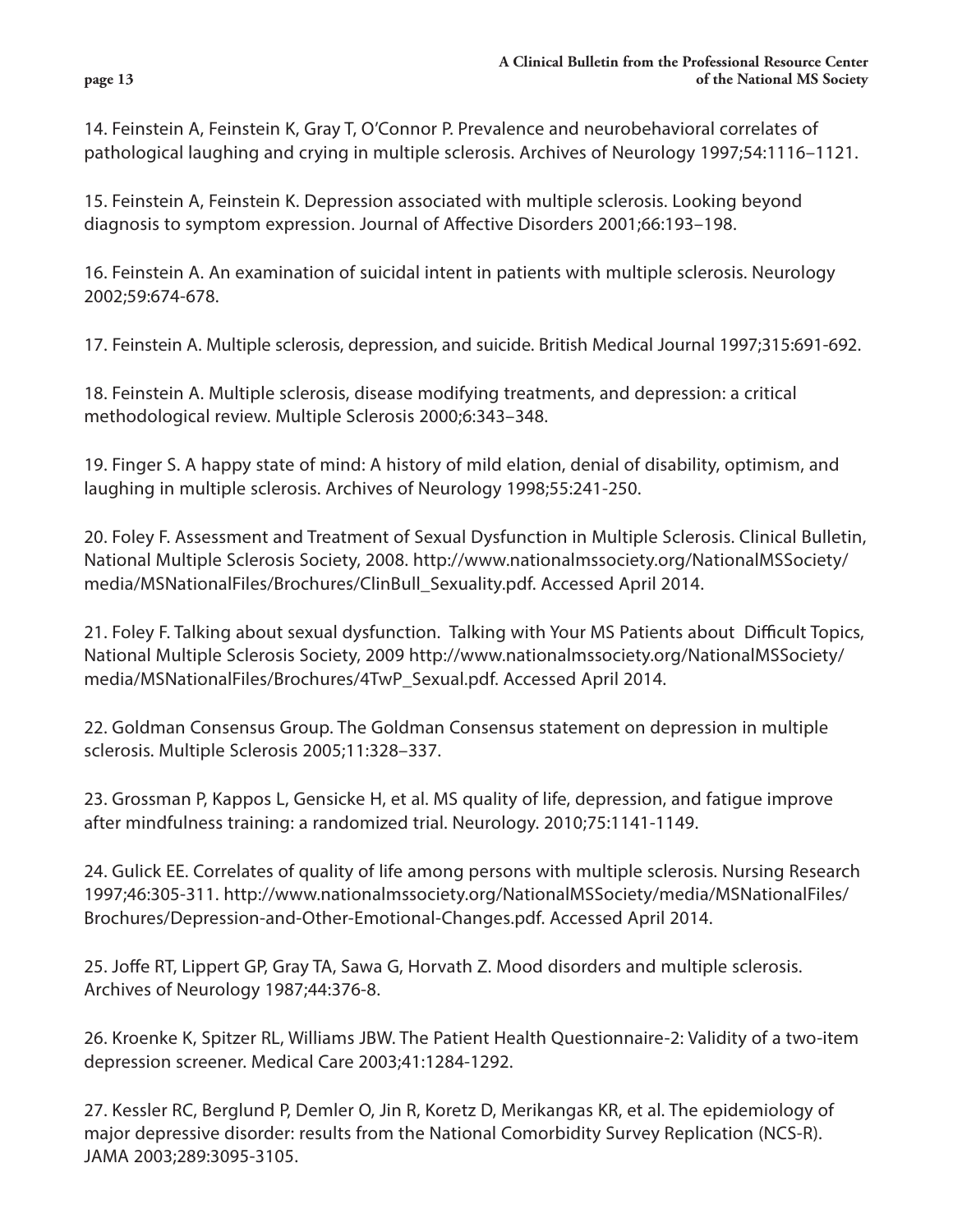28. Kessler RC, Berglund P, Demler O, Jin R, Merikangas KR, Walters EE. Lifetime prevalence and ageof-onset distributions of DSM-IV disorders in the National Comorbidity Survey Replication. Archives of General Psychiatry 2005;62:593-602.

29. Korostil M, Feinstein A. Anxiety disorders and their clinical correlates in multiple sclerosis patients. Multiple Sclerosis 2007;13:67-72.

30. Lader M, Tylee A, Donoghue J . Withdrawing benzodiazepines in primary care. CNS Drugs 2009, 23 (1): 19–34.

31. Light DW, Lexchin JR. Pharmaceutical research and development: what do we get for all that money? BMJ 2012;344:e4348.

32. Maercker A, Forstmeier S, Enzler-Donatsch A. Adjustment disorders as stress-related disorders: prevalences from a representative community survey [Abstract P333]. European Psychiatry 2007;22(suppl):S321.

33. McIvor GP, Riklan M, Reznikoff M. Depression in multiple sclerosis as a function of length and severity of illness, age, remissions, and perceived social support. Journal of Clinical Psychology 1984;40:1028-1033.

34. Merikangas KR, Akiskal HS, Angst J, Greenberg PE, Hirschfeld RMA, Petukhova M, et al. Lifetime and 12-month prevalence of bipolar spectrum disorder in the National Comorbidity Survey Replication. Archives of General Psychiatry 2007;64:543-552.

35. Minden S. Pseudobulbar Affect (Uncontrollable Laughing and/or Crying). Clinical Bulletin. National Multiple Sclerosis Society, 2012. http://www.nationalmssociety.org/NationalMSSociety/ media/MSNationalFiles/Brochures/ClinBull\_Pseudobulbar.pdf. Accessed April 2014.

36. Minden S, Ding L, Cleary PD, Frankel D, Glanz BI, Healy BC, Rintell DJ. Improving the quality of mental health care in Multiple Sclerosis. Journal of the Neurological Sciences 2013;335:42-47.

37. Minden SL, Feinstein A, Kalb RC, Miller D, Mohr DC, Patten SB, Bever Jr. C, Schiffer RB, Gronseth GS, Pushpa Narayanaswami P. Evidence-based Guideline: Assessment and management of psychiatric disorders in individuals with multiple sclerosis. Report of the Guideline Development Subcommittee of the American Academy of Neurology. Neurology 2014;82:174–181.

38. Minden SL, Orav J, Reich P. Depression in multiple sclerosis. General Hospital Psychiatry 1987;9:426-434.

39. Minden SL, Orav J, Schildkraut JJ. Hypomanic reactions to ACTH and prednisone treatment for multiple sclerosis. Neurology 1988; 38:1631-1634.

#### **page 14**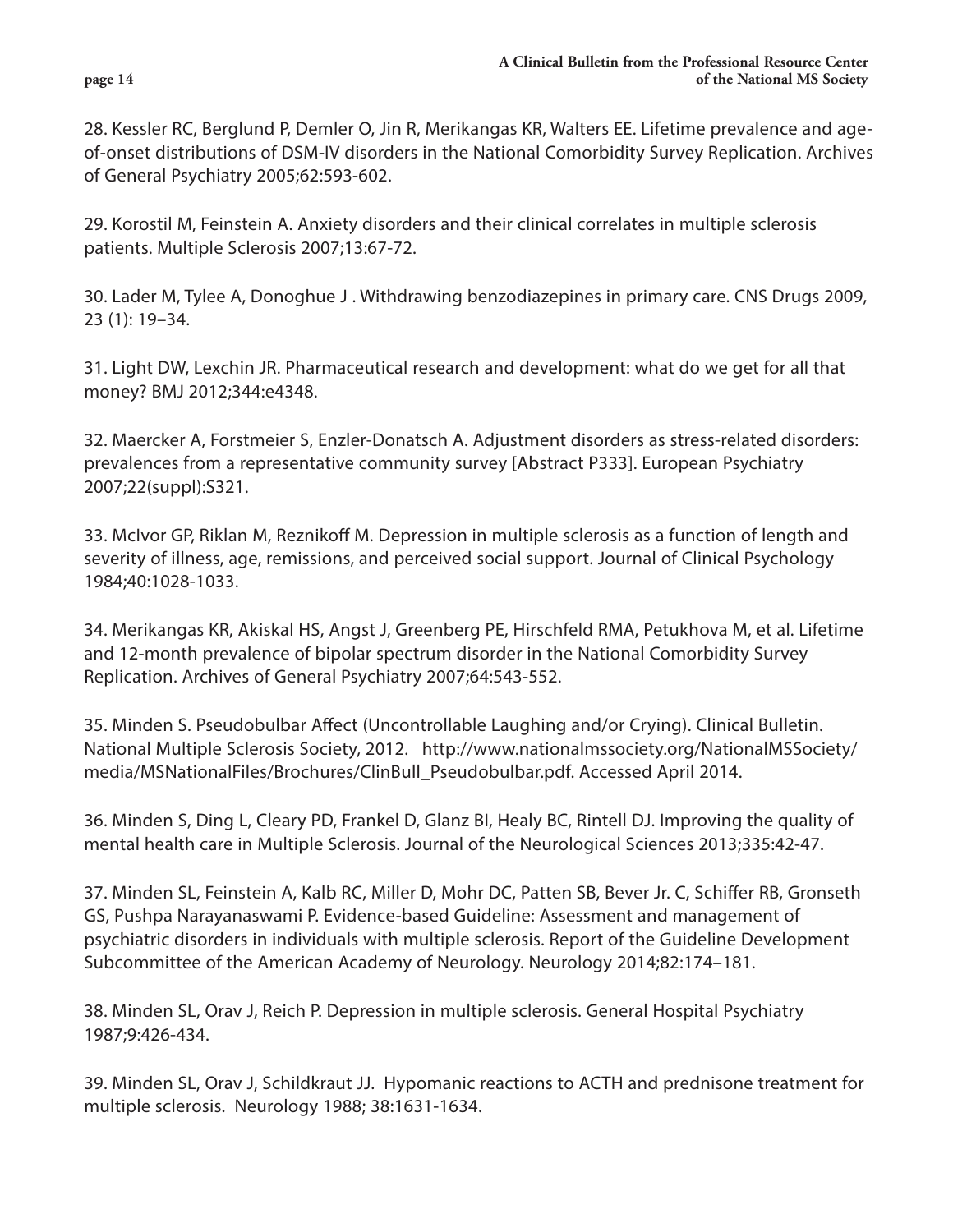40. Minden SL, Schiffer RB. Affective disorders in multiple sclerosis: Review and recommendations for clinical research. Archives of Neurology 1990;47:98-104.

41. Minden SL. Psychotherapy for people with multiple sclerosis. The Journal of Neuropsychiatry and Clinical Neurosciences 1992;4:198-213.

42. Minden SL. Talking about depression and other emotional changes. Talking with Your MS Patients about Difficult Topics. National Multiple Sclerosis Society, 2009.

43. Minden SL, Frankel D, Smith C, Newberger E. Abuse of people with multiple sclerosis. Report to the National Multiple Sclerosis Society, 1999.

44. Mohr D, Hart S, Julian L, Tasch E. Screening for depression among patients with multiple sclerosis: two questions may be enough. Multiple Sclerosis 2007;13:215-219.

45. Mohr DC, Goodkin DE, Likosky W, Gatto N, Baumann KA, Rudick RA. Treatment of depression improves adherence to interferon beta-1b therapy for multiple sclerosis. Archives of Neurology 1997;54:531-533.

46. Mojtabai R. Clinician-identified depression in community settings: concordance with structuredinterview diagnoses. Psychotherapy and Psychosomatic 2013;82:161-9.

47. Moss-Morris R, McCrone P, Yardley L, van Kessel K, Wills G, Dennison L. A pilot randomised controlled trial of an Internet-based cognitive behavioural therapy self-management programme (MS Invigor8) for multiple sclerosis fatigue. Behaviour Research and Therapy 2012;50:415-421.

48. Motl RW, Pilutti LA. The benefits of exercise training in multiple sclerosis. Nature Reviews Neurology 2012;8:487-97.

49. O'Brien MT. Multiple Sclerosis: The relationship among self-esteem, social support, and coping behavior. Applied Nursing Research 1993;6:54-63.

50. Patten SB, Beck CA, Williams JVA, Barbui C, Metz L. Major depression in multiple sclerosis: a population-based perspective. Neurology 2003;61:1524-1527.

51. Patten SB, Newman S, Becker M, et al. Disease management for depression in an MS clinic. International Journal of Psychiatry in Medicine 2007;37:459-473.

52. Patten SB, Svenson W, Metz L. Psychotic disorders in MS: population-based evidence of an association. Neurology 2005;65:1123-1125.

53. Petajan JH, Gappmaier E, White AT, Spencer MK, Mino L, Hicks RW. Impact of aerobic training on fitness and quality of life in multiple sclerosis. Annals of Neurology 1996 Apr;39(4):432-41.

#### **page 15**